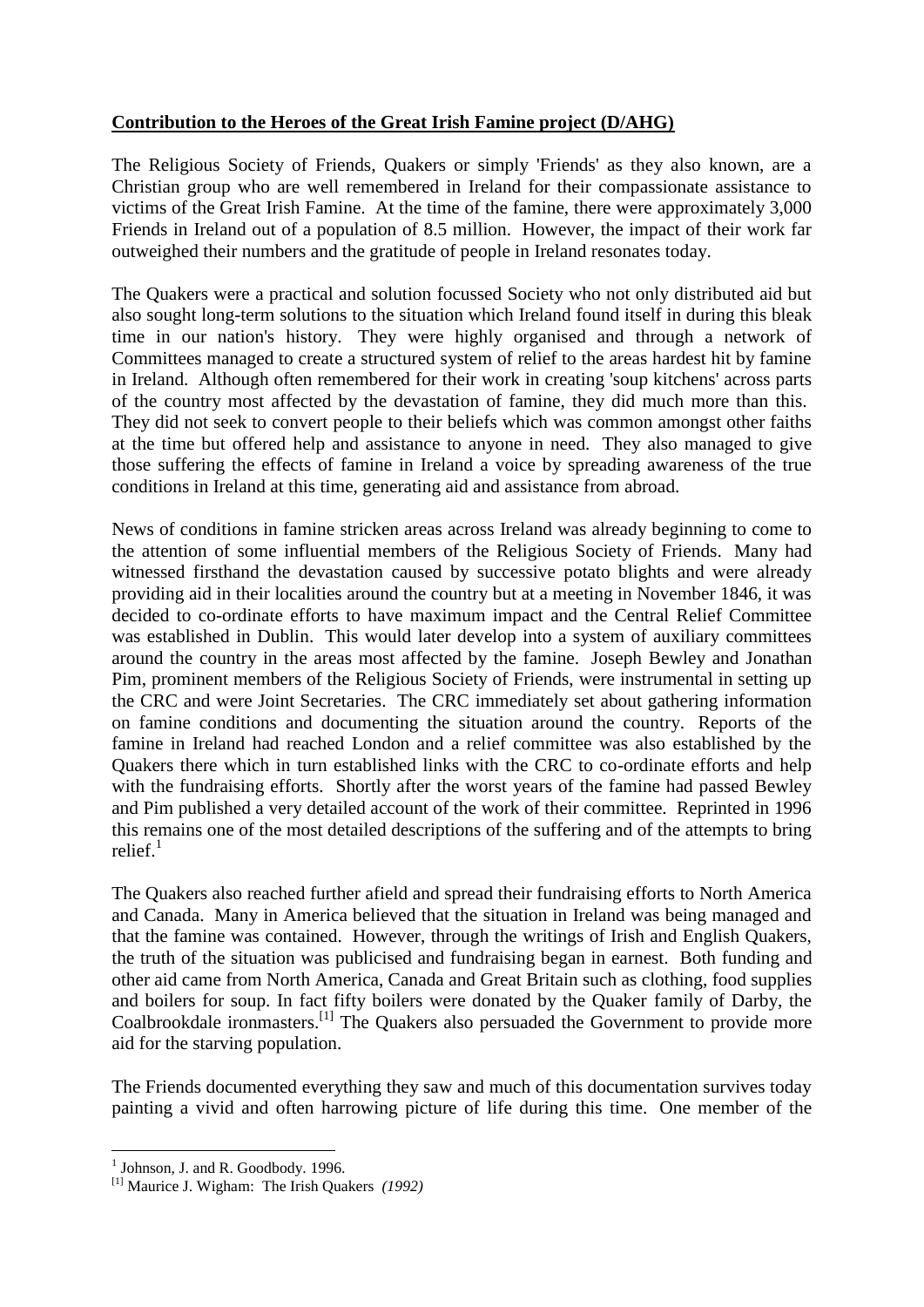'Friends', William E. Forster (whose son would later become Chief Secretary of Ireland) travelled extensively throughout Counties Roscommon, Leitrim, Donegal, Sligo, Galway, Fermanagh, Mayo, Cavan and Longford, documenting conditions he saw in a series of letters published by the CRC. These letters served to raise awareness about the plight of Irish people and boost the coffers of the fundraising effort. They also served to recruit volunteers to help the 'Friends' in their work. The letters outline the terrible conditions endured by people during this time. In one letter, W. E. Forster writes:

*"Poor wretches in the last stage of famine, imploring to be received into the (work) house; women who had six or seven children begging that even two or three might be taken in .... some of these children were worn to skeleton, their features sharpened with hunger, their limbs wasted almost to the bone"*

In another letter to his mother, he said:

*"It is an awful crisis, the greatest possible number living on the lowest possible product, and that product is now universally failing, starving the people, and ruining the landlords, who will now reap the fruits of their thoughtlessness"*

The Quakers were well organised and were careful not to duplicate the work of other organisations and the Government at the time. Under Irish Poor Law, an elected board of guardians were responsible for looking after the poor and operating the workhouse system. However, once the workhouse was full, they had no obligation to offer assistance to anyone outside the system<sup>[2]</sup>. This was woefully inadequate and the Quakers filled an important gap. One of their most important schemes was the establishment of soup kitchens across the country. The soup kitchens provided nutritious, low-cost soup to those in need and as relief supplies poured in from North America (and Canada), as much as possible was turned into cooked food – Irish people called it "stirabout"<sup>[3]</sup>.

Huge boilers were distributed, 37 in Leinster, 65 in Connacht, 35 in Ulster and 137 in Munster. The recipe for the soup was as follows  $[4]$ :

100 gallons of water lbs of meat (salt beef or pork) lbs of dried peas lbs each of oatmeal and barley 1.5 lbs of pepper lbs of salt.

However, the Quakers did not believe in distributing aid in isolation. They had a strategic view and much like the NGOs of today, they sought to alleviate the causes of famine, develop prevention strategies and promote land reform in Ireland. They wanted to improve the situation of the famine stricken people so that when the famine was finally over they would

<u>.</u>

<sup>&</sup>lt;sup>[2]</sup> Robin B. Goodbody: Quaker Relief Work in Ireland's Great Hunger 1846-1849 (1995)

<sup>&</sup>lt;sup>[3]</sup> Helen Hatton: The largest amount of good: Quaker relief efforts. Atlas of the Great Irish Famine, Ed.

J.Crowley, W.J. Smyth and M.Murphy (2012).

 $[4]$ Helen Hatton (2012)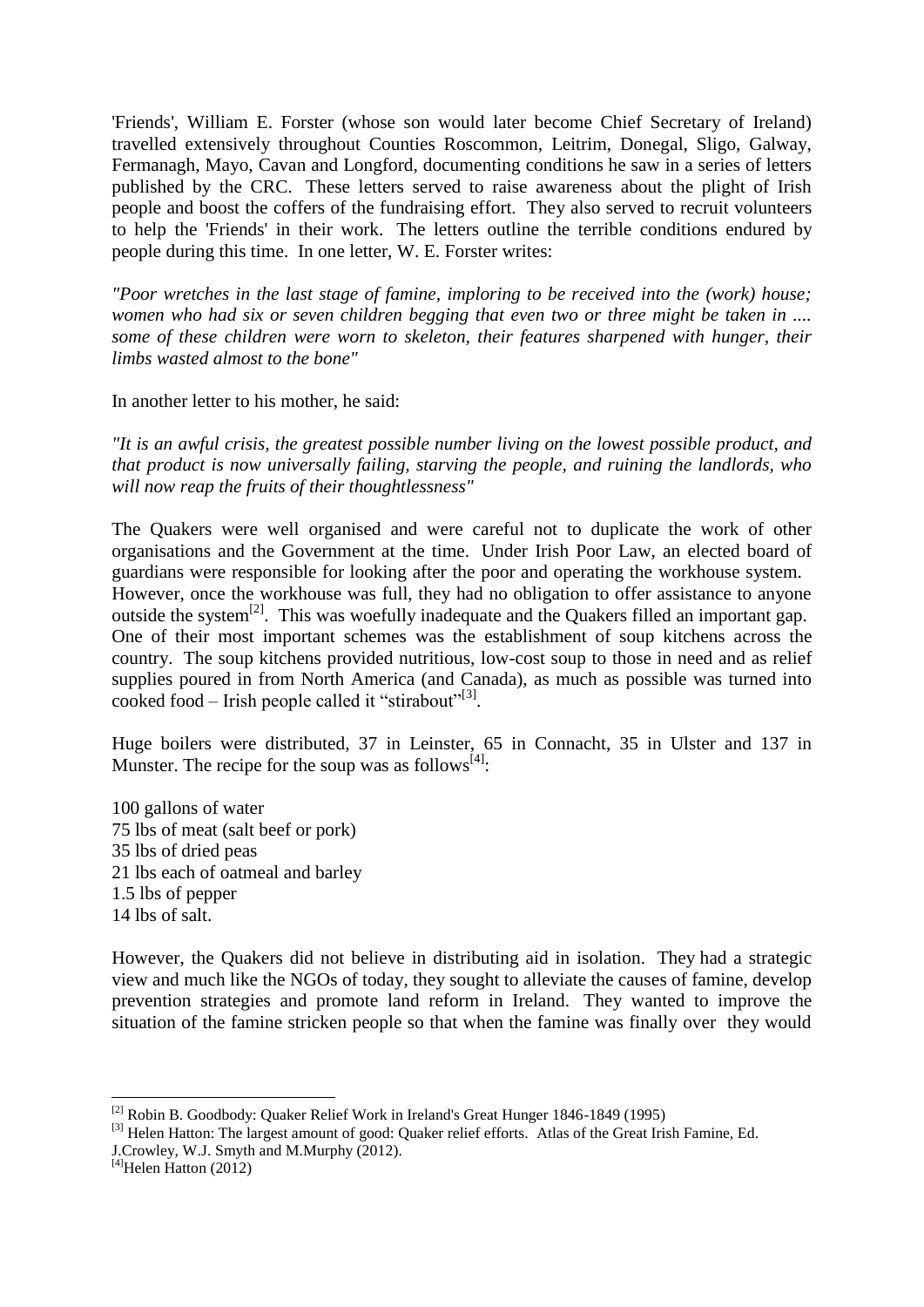have sustainable futures and avoid being dependent solely on the potato crop for food which could lead to becoming trapped in a cycle of poverty<sup>[5]</sup>.

It is well documented that among the causes of the famine were the lack of security of tenure; lack of fixed rent beyond the current year, an increasing population leading to pressure on the small landholdings and an over reliance on the potato crop for many peasant farmers. In this regard, the Quakers sought to help peasant farmers to diversify their crops. A seed distribution scheme was initiated by the Quakers to encourage people to plant alternative crops such as turnips, peas etc. The Quakers also set about revising farming methods. They were ambitious in this task and purchased a model farm in Co. Galway to teach people how to farm more efficiently and effectively.

They also sought to improve the lot of the fishing communities in Ireland. Many fishing communities had sold or pawned their fishing equipment to buy food and the Quakers gave out loans or grants to improve fishing in some of the poorest areas. They encouraged new fishing methods and set up fishing stations around the west coast. Some projects proved unsuccessful in the long-run but gave vital employment and food during a critical time and saved many fishing communities from ruin.<sup>[6]</sup>

In addition, they also set up small clothes making businesses to help local communities generate income of their own and provide work and income for women. As Thomas P.O'Neill said in "The Society of Friends and the Great Famine" published in *Studies* in 1950, "the real merit of the activities of the Quakers.... lay not in the immediate steps taken to alleviate distress but in the approach to the fundamental economic causes of poverty in Ireland"<sup>[7]</sup>.

Despite the reluctance of the Quakers to become involved in political debate, after the famine they remained convinced of the need for land reform and had a significant impact on land law reform and public opinion from 1849 onwards. Led by CRC Secretary Jonathan Pim, the Quakers embarked on a campaign for land reform which culminated in the great Land Act of 1881 which finally gave the Irish tenantry the 'three Fs' of fair rents, fixity of tenure and fair sale.

The numbers whose lives the Quakers saved will never be known. However, the Irish people today will always remember the kindness and compassion showed by this small community to the people across the country who struggled during the Great Irish Famine.

**ENDS** 

1

 $^{[5]}$  Helen Hatton (2012).

 $^{[6]}$ Robin B. Goodbody (1995)

 $^{[7]}$  Robin B. Goodbody (1995)